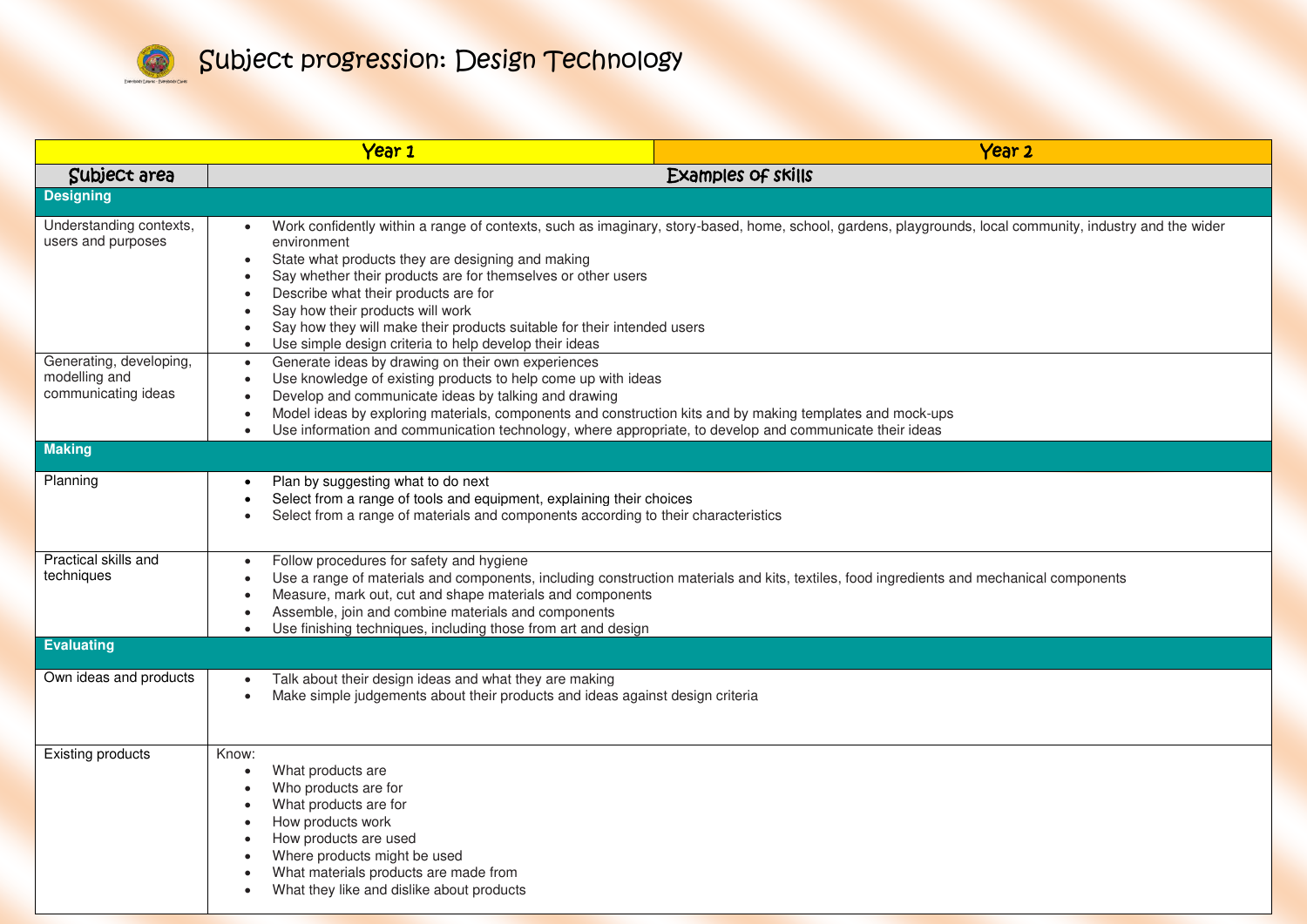| <b>Technical Knowledge</b>                             |                                                                                                                                                                                                                                                                                                                                                                                                                                                                                                   |
|--------------------------------------------------------|---------------------------------------------------------------------------------------------------------------------------------------------------------------------------------------------------------------------------------------------------------------------------------------------------------------------------------------------------------------------------------------------------------------------------------------------------------------------------------------------------|
| Making products work<br><b>Cooking &amp; Nutrition</b> | Know:<br>About the simple working characteristics of materials and components<br>About the movement of simple mechanisms such as levers, sliders, wheels and axles<br>How freestanding structures can be made stronger, stiffer and more stable<br>That a 3-D textiles product can be assembled from two identical fabric shapes<br>That food ingredients should be combined according to their sensory characteristics<br>The correct technical vocabulary for the projects they are undertaking |
|                                                        |                                                                                                                                                                                                                                                                                                                                                                                                                                                                                                   |
| Where food comes from                                  | Know:<br>That all food comes from plants or animals<br>That food has to be farmed, grown elsewhere (e.g. home) or caught                                                                                                                                                                                                                                                                                                                                                                          |
| Food preparation,<br>cooking and custom                | Across KS1 pupils should know:<br>How to name and sort foods into the five groups in The eatwell plate<br>That everyone should eat at least five portions of fruit and vegetables every day<br>How to prepare simple dishes safely and hygienically, without using a heat source<br>How to use techniques such as cutting, peeling and grating                                                                                                                                                    |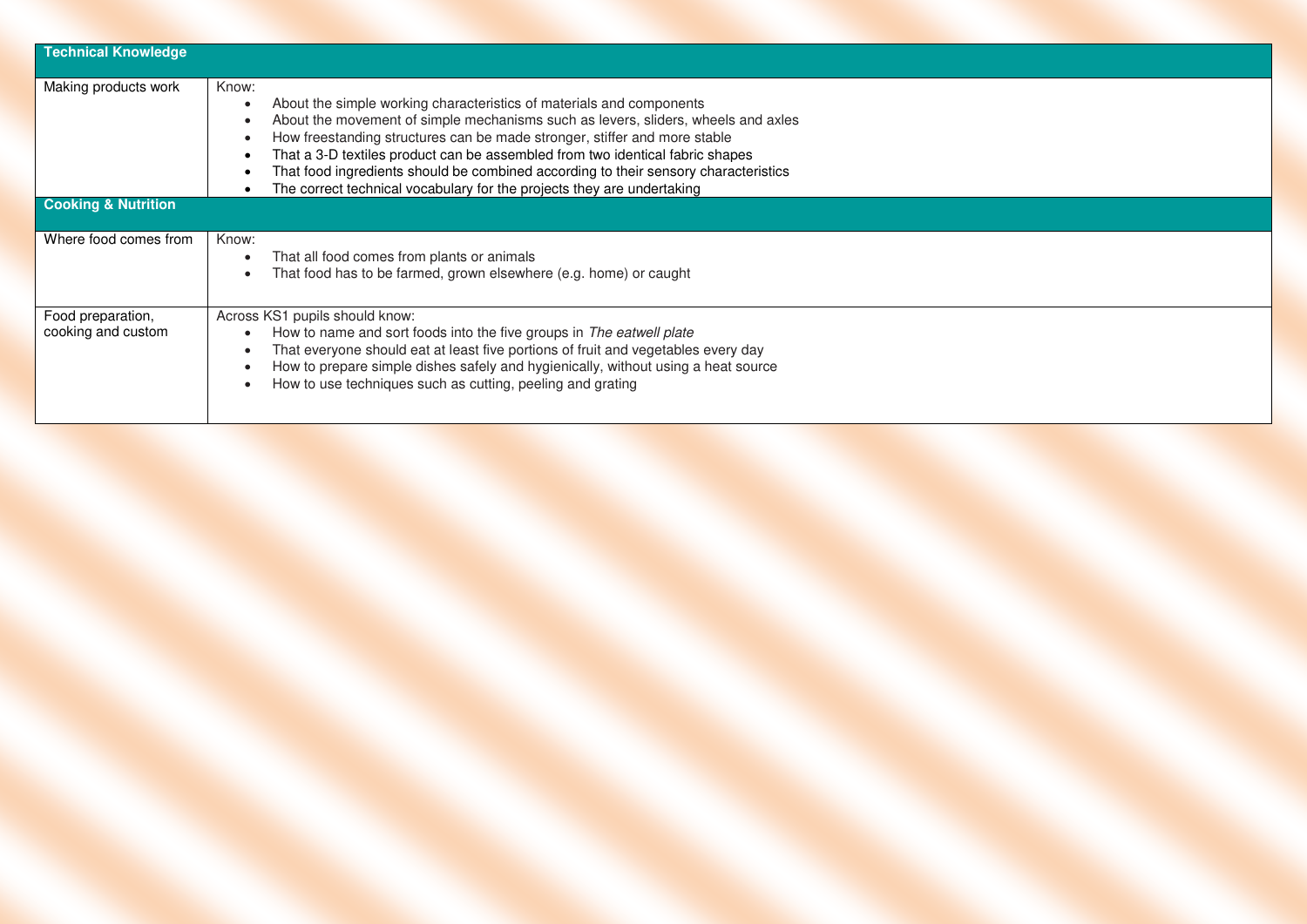| Year <sub>3</sub>                                               |                                                                                                                                                                                                                                                                                                                                                                                                                                                                                                                                                                             | Year 4                                                                                                                                                                |
|-----------------------------------------------------------------|-----------------------------------------------------------------------------------------------------------------------------------------------------------------------------------------------------------------------------------------------------------------------------------------------------------------------------------------------------------------------------------------------------------------------------------------------------------------------------------------------------------------------------------------------------------------------------|-----------------------------------------------------------------------------------------------------------------------------------------------------------------------|
| Subject area                                                    |                                                                                                                                                                                                                                                                                                                                                                                                                                                                                                                                                                             | Examples of skills                                                                                                                                                    |
| <b>Designing</b>                                                |                                                                                                                                                                                                                                                                                                                                                                                                                                                                                                                                                                             |                                                                                                                                                                       |
| Understanding contexts,<br>users and purposes                   | Across KS2 pupils should:<br>• work confidently within a range of contexts, such as the home, school, leisure, culture,<br>enterprise, industry and the wider environment<br>• describe the purpose of their products<br>• indicate the design features of their products that will appeal to intended users<br>• explain how particular parts of their products work<br>In early KS2 pupils should also:<br>• gather information about the needs and wants of particular individuals and groups<br>• develop their own design criteria and use these to inform their ideas |                                                                                                                                                                       |
| Generating, developing,<br>modelling and<br>communicating ideas | Across KS2 pupils should:<br>• share and clarify ideas through discussion<br>• model their ideas using prototypes and pattern pieces<br>• use annotated sketches, cross-sectional drawings and exploded diagrams to develop and<br>communicate their ideas<br>• use computer-aided design to develop and communicate their ideas<br>In early KS2 pupils should also:<br>• generate realistic ideas, focusing on the needs of the user<br>• make design decisions that take account of the availability of resources                                                         |                                                                                                                                                                       |
| <b>Making</b>                                                   |                                                                                                                                                                                                                                                                                                                                                                                                                                                                                                                                                                             |                                                                                                                                                                       |
| Planning                                                        | Across KS2 pupils should:<br>• select tools and equipment suitable for the task<br>• explain their choice of tools and equipment in relation to the skills and techniques they will be using<br>• select materials and components suitable for the task<br>• explain their choice of materials and components according to functional properties and aesthetic qualities<br>In early KS2 pupils should also:<br>• order the main stages of making                                                                                                                           |                                                                                                                                                                       |
| Practical skills and<br>techniques                              | Across KS2 pupils should:<br>• follow procedures for safety and hygiene<br>components<br>In early KS2 pupils should also:<br>• measure, mark out, cut and shape materials and components with some accuracy<br>• assemble, join and combine materials and components with some accuracy<br>• apply a range of finishing techniques, including those from art and design, with some accuracy                                                                                                                                                                                 | • use a wider range of materials and components than KS1, including construction materials and kits, textiles, food ingredients, mechanical components and electrical |
| <b>Evaluating</b>                                               |                                                                                                                                                                                                                                                                                                                                                                                                                                                                                                                                                                             |                                                                                                                                                                       |
| Own ideas and products                                          | Across KS2 pupils should:<br>• identify the strengths and areas for development in their ideas and products<br>• consider the views of others, including intended users, to improve their work<br>In early KS2 pupils should also:<br>• refer to their design criteria as they design and make                                                                                                                                                                                                                                                                              |                                                                                                                                                                       |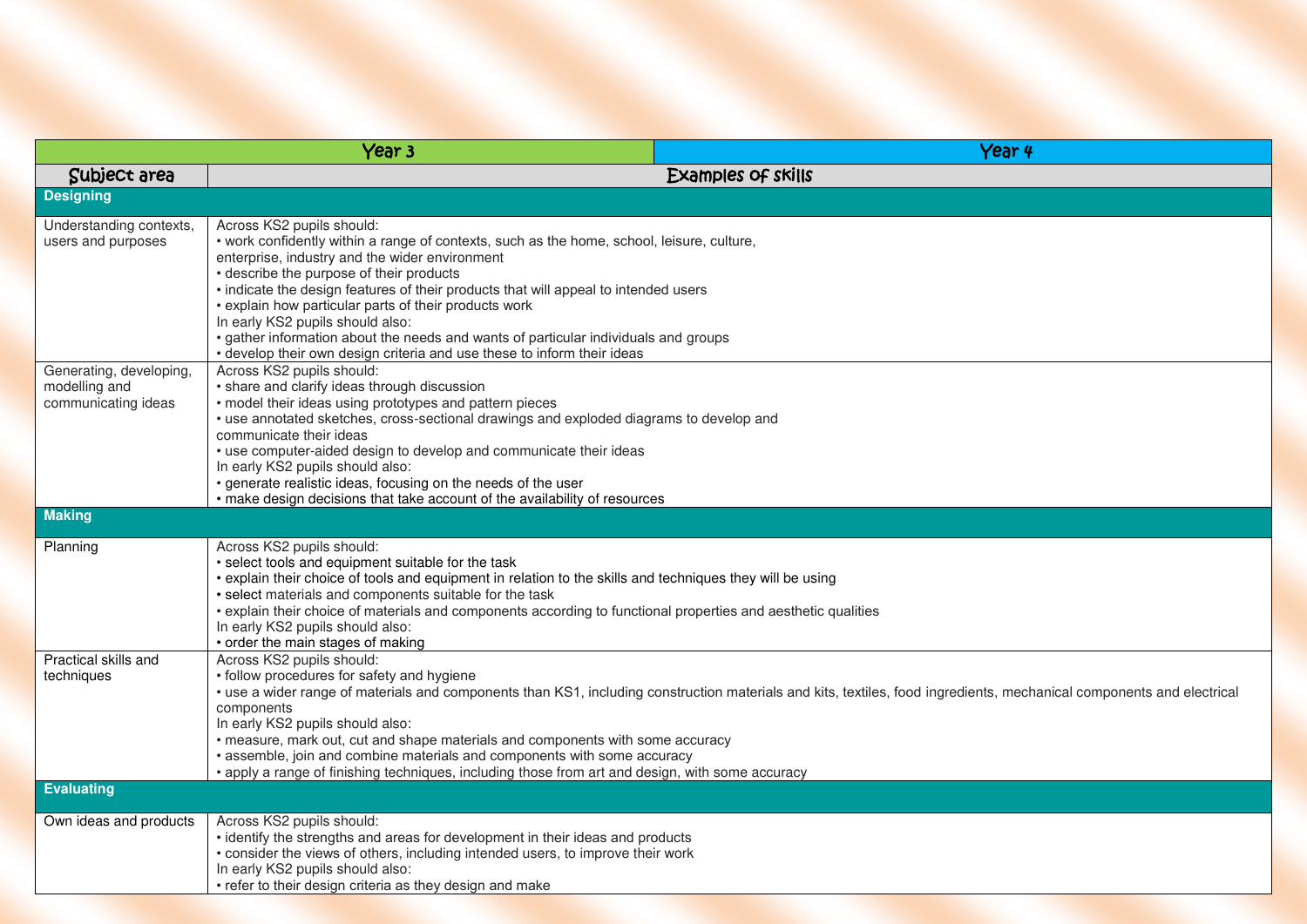| <b>Existing products</b>                | • use their design criteria to evaluate their completed products<br>Across KS2 pupils should investigate and analyse:                                                                                                                                                                                                                                                                                                                                                                                                                                                                                                                                                                                                                                                                                                                                                                                                                                                                                                  |
|-----------------------------------------|------------------------------------------------------------------------------------------------------------------------------------------------------------------------------------------------------------------------------------------------------------------------------------------------------------------------------------------------------------------------------------------------------------------------------------------------------------------------------------------------------------------------------------------------------------------------------------------------------------------------------------------------------------------------------------------------------------------------------------------------------------------------------------------------------------------------------------------------------------------------------------------------------------------------------------------------------------------------------------------------------------------------|
|                                         | • how well products have been designed<br>• how well products have been made<br>• why materials have been chosen<br>• what methods of construction have been used<br>• how well products work<br>• how well products achieve their purposes<br>• how well products meet user needs and wants<br>In early KS2 pupils should also investigate and analyse:<br>• who designed and made the products                                                                                                                                                                                                                                                                                                                                                                                                                                                                                                                                                                                                                       |
|                                         | • where products were designed and made<br>• when products were designed and made<br>• whether products can be recycled or reused                                                                                                                                                                                                                                                                                                                                                                                                                                                                                                                                                                                                                                                                                                                                                                                                                                                                                      |
| Key events and<br>individuals           | Across KS2 pupils should know:<br>• about inventors, designers, engineers, chefs and manufacturers who have developed ground-breaking products                                                                                                                                                                                                                                                                                                                                                                                                                                                                                                                                                                                                                                                                                                                                                                                                                                                                         |
| <b>Technical Knowledge</b>              |                                                                                                                                                                                                                                                                                                                                                                                                                                                                                                                                                                                                                                                                                                                                                                                                                                                                                                                                                                                                                        |
| Making products work                    | Across KS2 pupils should know:<br>• how to use learning from science to help design and make products that work<br>• how to use learning from mathematics to help design and make products that work<br>• that materials have both functional properties and aesthetic qualities<br>• that materials can be combined and mixed to create more useful characteristics<br>• that mechanical and electrical systems have an input, process and output<br>• the correct technical vocabulary for the projects they are undertaking<br>In early KS2 pupils should also know:<br>• how mechanical systems such as levers and linkages or pneumatic systems create movement<br>• how simple electrical circuits and components can be used to create functional products<br>• how to program a computer to control their products<br>• how to make strong, stiff shell structures<br>• that a single fabric shape can be used to make a 3D textiles product<br>• that food ingredients can be fresh, pre-cooked and processed |
| <b>Cooking &amp; Nutrition</b>          |                                                                                                                                                                                                                                                                                                                                                                                                                                                                                                                                                                                                                                                                                                                                                                                                                                                                                                                                                                                                                        |
| Where food comes from                   | Across KS2 pupils should know:<br>• that food is grown (such as tomatoes, wheat and potatoes), reared (such as pigs, chickens and cattle) and caught (such as fish) in the UK, Europe and the wider world                                                                                                                                                                                                                                                                                                                                                                                                                                                                                                                                                                                                                                                                                                                                                                                                              |
| Food preparation,<br>cooking and custom | Across KS2 pupils should know:<br>• how to prepare and cook a variety of predominantly savoury dishes safely and hygienically including, where appropriate, the use of a heat source<br>• how to use a range of techniques such as peeling, chopping, slicing, grating, mixing, spreading, kneading and baking<br>In early KS2 pupils should also know:<br>• that a healthy diet is made up from a variety and balance of different food and drink, as depicted in The eatwell plate<br>• that to be active and healthy, food and drink are needed to provide energy for the body                                                                                                                                                                                                                                                                                                                                                                                                                                      |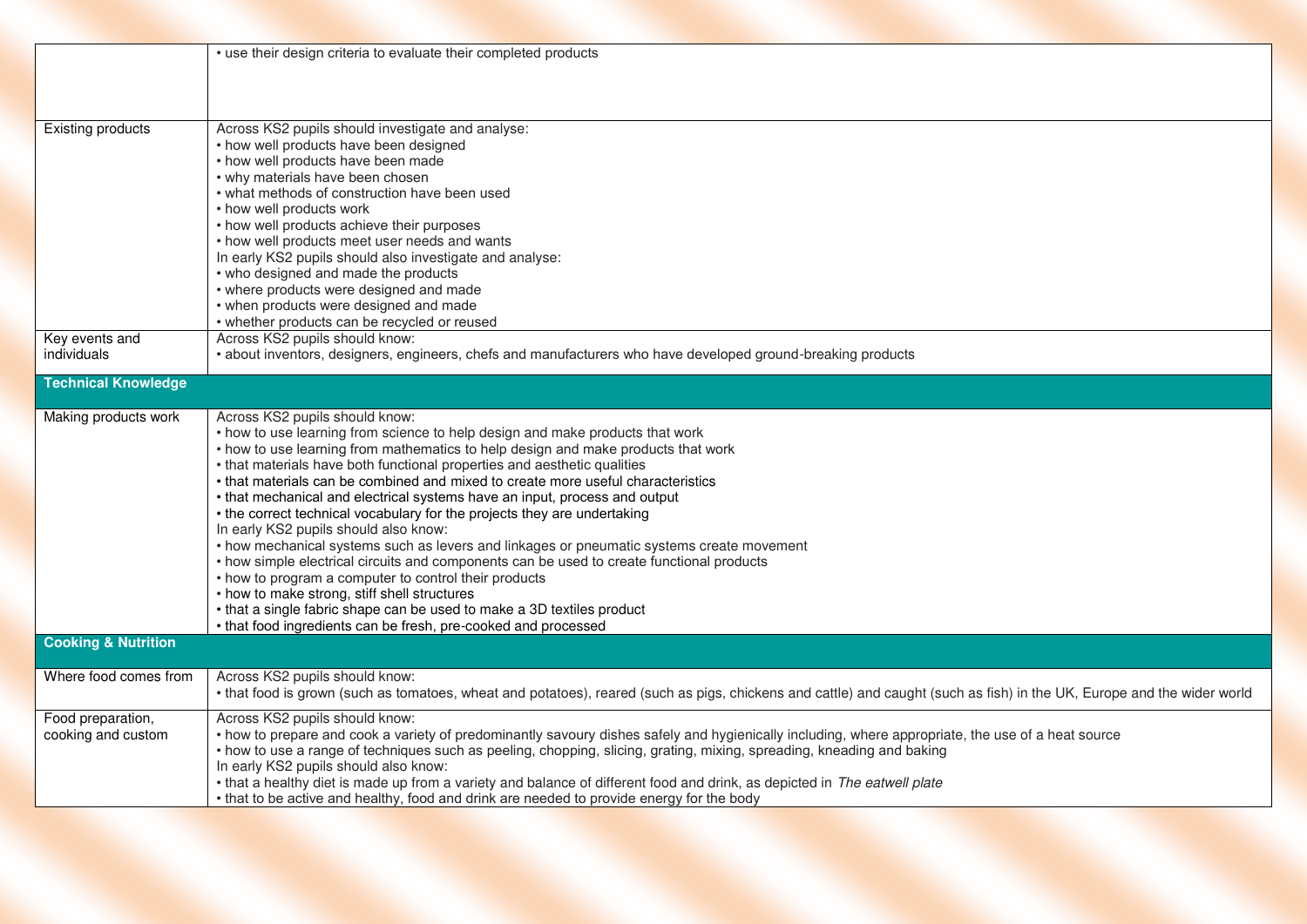|                                                                 | Year 5                                                                                                                                                                                                                                                                                                                                                                                                                                                                                                                                                                                                                                                          | Year 6                                                                                                                                                                           |
|-----------------------------------------------------------------|-----------------------------------------------------------------------------------------------------------------------------------------------------------------------------------------------------------------------------------------------------------------------------------------------------------------------------------------------------------------------------------------------------------------------------------------------------------------------------------------------------------------------------------------------------------------------------------------------------------------------------------------------------------------|----------------------------------------------------------------------------------------------------------------------------------------------------------------------------------|
| Subject area                                                    | Examples of skills                                                                                                                                                                                                                                                                                                                                                                                                                                                                                                                                                                                                                                              |                                                                                                                                                                                  |
| <b>Designing</b>                                                |                                                                                                                                                                                                                                                                                                                                                                                                                                                                                                                                                                                                                                                                 |                                                                                                                                                                                  |
| Understanding contexts,<br>users and purposes                   | Across KS2 pupils should:<br>• work confidently within a range of contexts, such as the home, school, leisure, culture, enterprise, industry and the wider environment<br>• describe the purpose of their products<br>. indicate the design features of their products that will appeal to intended users<br>• explain how particular parts of their products work<br>In late KS2 pupils should also:<br>• carry out research, using surveys, interviews, questionnaires and web-based resources<br>• identify the needs, wants, preferences and values of particular individuals and groups<br>• develop a simple design specification to guide their thinking |                                                                                                                                                                                  |
| Generating, developing,<br>modelling and<br>communicating ideas | Across KS2 pupils should:<br>• share and clarify ideas through discussion<br>• model their ideas using prototypes and pattern pieces<br>· use annotated sketches, cross-sectional drawings and exploded diagrams to develop and communicate their ideas<br>• use computer-aided design to develop and communicate their ideas<br>In late KS2 pupils should also:<br>· generate innovative ideas, drawing on research<br>• make design decisions, taking account of constraints such as time, resources and cost                                                                                                                                                 |                                                                                                                                                                                  |
| <b>Making</b>                                                   |                                                                                                                                                                                                                                                                                                                                                                                                                                                                                                                                                                                                                                                                 |                                                                                                                                                                                  |
| Planning                                                        | Across KS2 pupils should:<br>• select tools and equipment suitable for the task<br>• explain their choice of tools and equipment in relation to the skills and techniques they will be using<br>• select materials and components suitable for the task<br>• explain their choice of materials and components according to functional properties and aesthetic qualities<br>In late KS2 pupils should also:<br>• produce appropriate lists of tools, equipment and materials that they need<br>• formulate step-by-step plans as a guide to making                                                                                                              |                                                                                                                                                                                  |
| Practical skills and<br>techniques                              | Across KS2 pupils should:<br>• follow procedures for safety and hygiene<br>In late KS2 pupils should also:<br>• accurately measure, mark out, cut and shape materials and components<br>· accurately assemble, join and combine materials and components<br>• accurately apply a range of finishing techniques, including those from art and design<br>• use techniques that involve a number of steps<br>• demonstrate resourcefulness when tackling practical problems                                                                                                                                                                                        | • use a wider range of materials and components than KS1, including construction materials and kits, textiles, food ingredients, mechanical components and electrical components |
| <b>Evaluating</b>                                               |                                                                                                                                                                                                                                                                                                                                                                                                                                                                                                                                                                                                                                                                 |                                                                                                                                                                                  |
| Own ideas and products                                          | Across KS2 pupils should:<br>• identify the strengths and areas for development in their ideas and products<br>• consider the views of others, including intended users, to improve their work<br>In late KS2 pupils should also:<br>• critically evaluate the quality of the design, manufacture and fitness for purpose of their products as they design and make<br>• evaluate their ideas and products against their original design specification                                                                                                                                                                                                          |                                                                                                                                                                                  |
| <b>Existing products</b>                                        | Across KS2 pupils should investigate and analyse:<br>• how well products have been designed<br>• how well products have been made<br>• why materials have been chosen<br>• what methods of construction have been used                                                                                                                                                                                                                                                                                                                                                                                                                                          |                                                                                                                                                                                  |